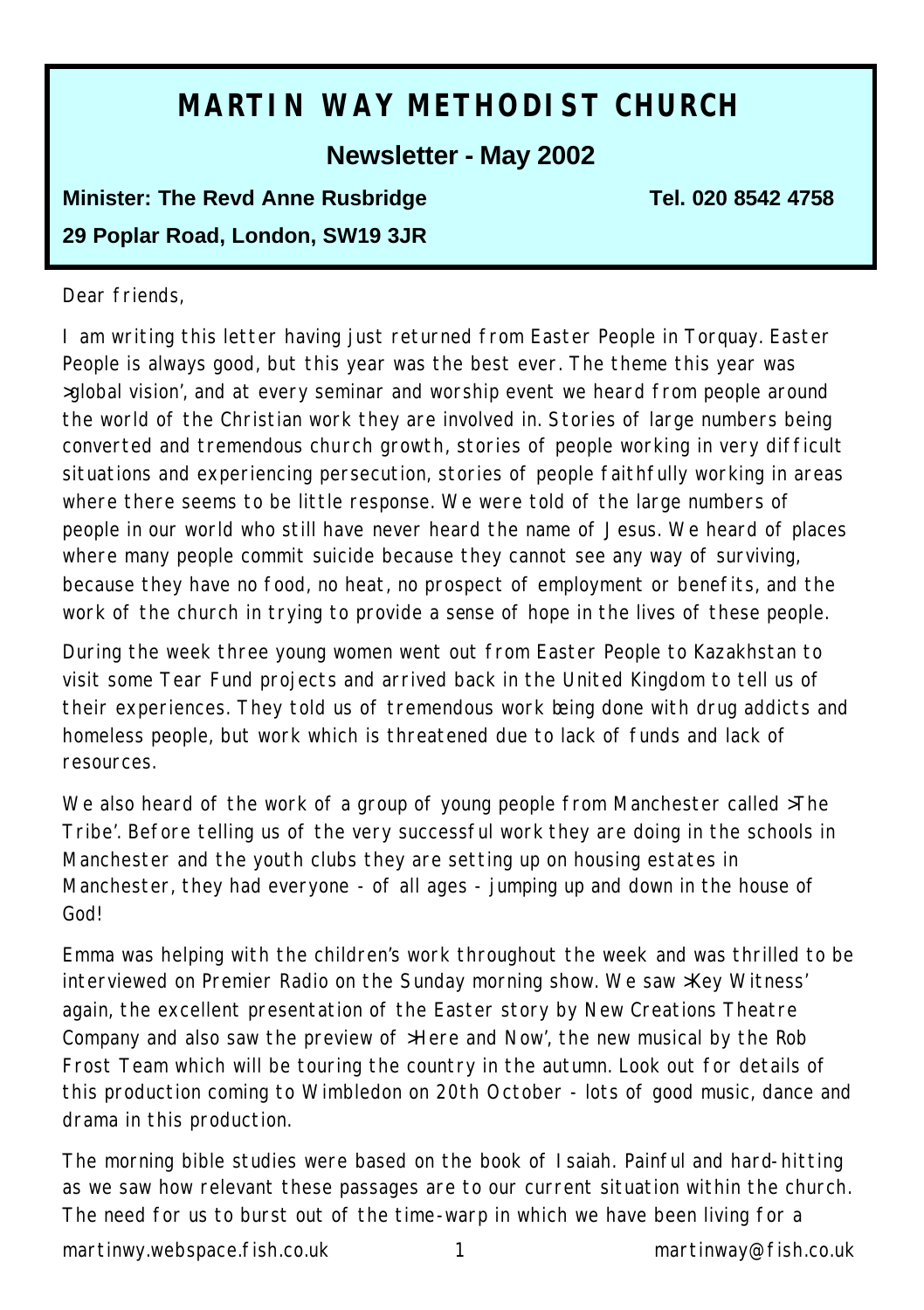number of years and proclaim the love of God in ways that are relevant to life in 2002.

It was a week filled with both pain and hope, a real sense of glory and power in the Christian message and the hope of resurrection, and this was reflected in the worship which was more prayerful than I have ever known it. It was an inspirational week and a very challenging week. There was a clear message to the churches in the United Kingdom that we need to recover a sense of being missionary congregations, that the gospel needs to be proclaimed here as well as abroad, and that there is a real need for us to unite in prayer to bring a sense of renewal to the people of this country.

I came away from Easter People with such an enriched awareness of what it means to be a part of the body of Christ, and in particular of the amazing diversity of this body and the need for all the parts of the body to communicate, support and encourage each other. Mike and I have already booked our hotel accommodation for next year. Why don't you think about joining us and experiencing the fun and the fellowship, the challenge and the choice of activities. Next year the theme is >Essence', exploring Christian spirituality.

Immediately after Easter People I had to attend a specially convened meeting of the District Probationers' Committee in order that Synod could recommend my being ordained - which thankfully they did! Preparations are now well in hand for my Service of Public Testimony on 9th June, here at Martin Way at 6.30pm, and I hope you will all come and share in this important occasion as I prepare for ordination in Wolverhampton on 30th June.

> *With best wishes, Anne*

## **Circuit News**

A specially convened meeting of the District Probationers Committee took place at Central Hall on Monday 8th April. You will recall, this was necessary as Anne was unable to attend in March because of ill health.

Following her >examination' by the committee members, her ministry was commended and her name passed to Synod. Synod has since voted and recommended her for Ordination. Her Testimony Service will take place as planned on June 9th at Martin Way and her name added to the list of those to be Ordained on June 30th at Darlington Street Methodist Church in Wolverhampton at the Methodist Conference.

Anne is at the start of her journey towards recovery. The Circuit Leadership Team have therefore made changes to her responsibilities which are described below. The reference to >days' is notional, that is to say they are generally not fixed with the exception of her day off on Friday and worship on Sunday, referring rather to an allocation of time to be spent on aspects of ministry.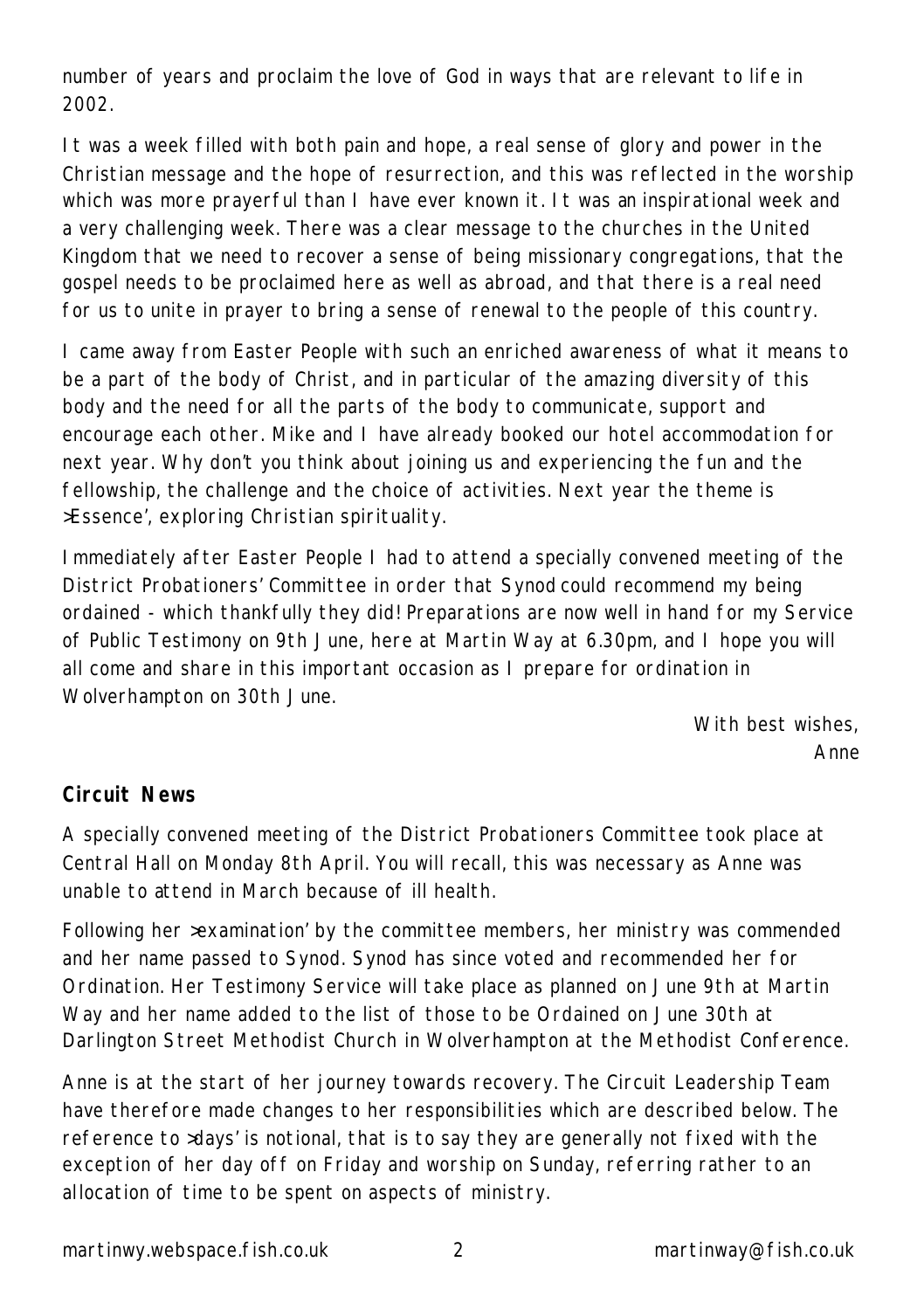Anne's remaining 5 days are allocated as follows:-

- Days 1 and 2 to include all meetings, training, pastoral work, worship preparation and other requirements related to pastoral charge responsibilities at Martin Way and in the Circuit.
- Day 3 to continue Probationers Studies research this will include developing the role of Chaplain to the Morden Branch of Arthritis Care.
- Day 4 to focus on the development of a Community Project at Raynes Park. This will continue as part of her responsibilities in September.
- Day 5 allocated in support of Anne's recovery of health. This will include regular therapy sessions etc.

Please keep Anne, Mike and their family in your prayers in the coming weeks and months.

> *Jenny Jackson Circuit Steward*

## **Bible Course**

#### **Reaching the parts that haven't been reached!**

Have you ever wondered what it means to be a member of the Methodist Church?

The LIFE BIBLE COURSE is both for those who wish to explore their Christian Faith, and for those who are considering membership.

We will be holding a six-week course during the Summer months (at a time which is convenient for those who wish to come), and invite you to consider joining us.

## **Jesus said "I have come in order that you might have life – life in all its fullness"**

Come and find out how! If you think you may be interested, please speak to Anne or one of the stewards *by the first weekend in May* so that dates can be planned

## **The Wider Church**

There's much talk about the necessity of teaching Christian values: so that, hopefully, violence, vandalism, robbery etc. may decline. Listening to politicians and others, it seems to me that there is a tendency to equate Christianity with basic morality: this reduces the Faith merely to a code of behaviour and is offensive to adherents of other religions, who have high standards of morality.

The commandments in the Decalogue are generally taken as the basis for a harmonious society. We have inherited them from Judaism.... By the time of Jesus, rabbis had lifted from the multiplicity of regulations in Leviticus the precept "Love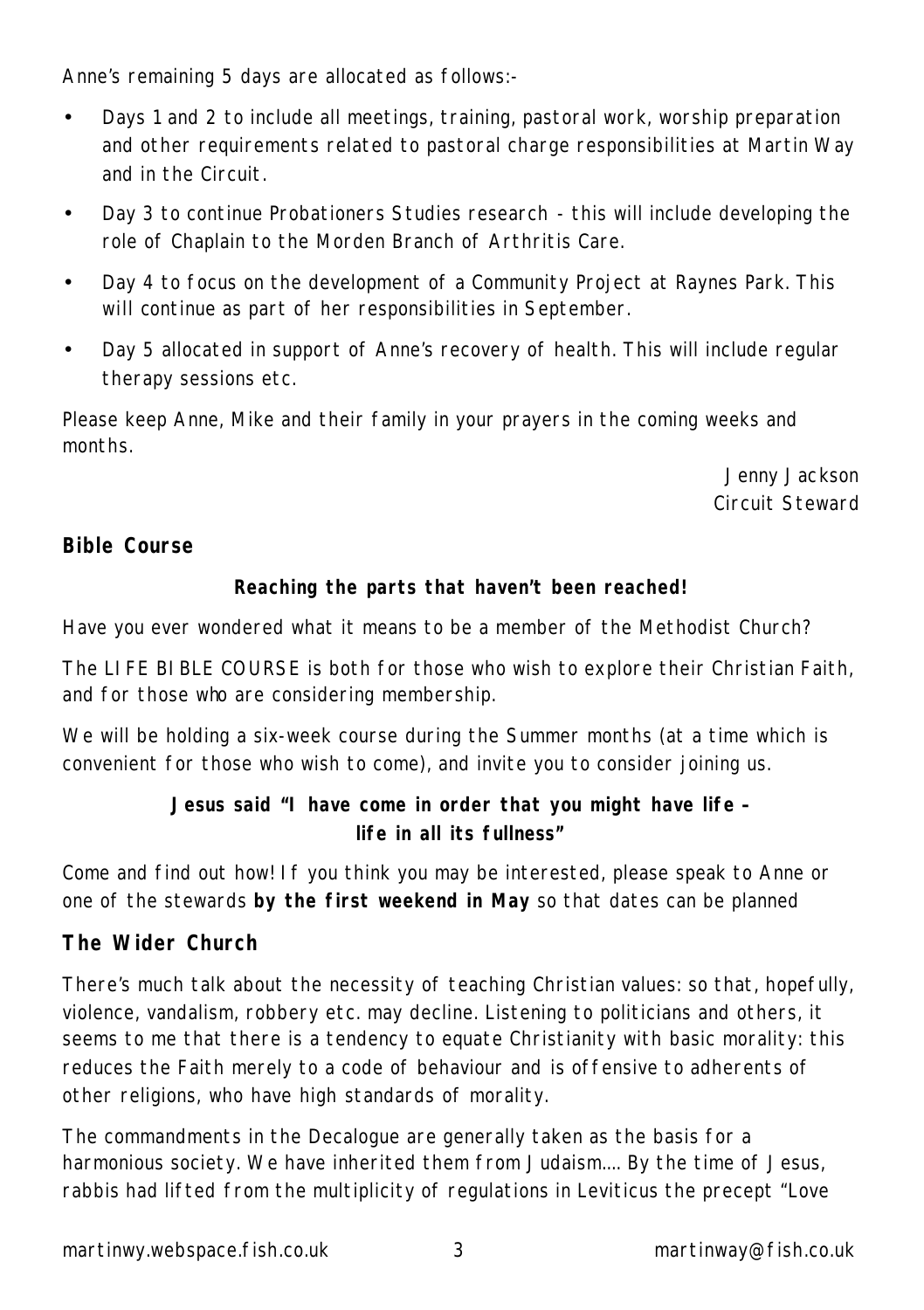your neighbour as yourself" and linked it with "Love God". The second is the outcome of the first. There are similar commandments in other faiths. In

- Sikhism "Love God and all humanity"
- Buddhism "Practice the attitude of living kindness to all human beings- respect the human race as an entity"
- Hindu "Joy comes to him...who is one with Brahman ..in the oneness of love"
- Islam "He is not a believer [in God] who does not wish for his brother what he would wish for himself"

What a wonderful society it would be if we all lived out our ideals! We all know that any religion may be distorted for political ends, by fanatics who blind themselves to everything but their own conclusions, by ordinary people like ourselves. There are many outgoing unselfish people, examples to us, who cannot accept a religious belief.

What binds us with all those who hold a religious faith is the belief that we humans are spiritual beings as well as material. We are all on a journey towards ultimate truth and love: a journey that will not be completed in this life.

#### *[Peggy Hunt in St. Mary Merton's parish magazine December 2001]*

Sometimes we fail to reach out to other people in their need because we somehow feel that we are unqualified. We feel that we do not know enough or have not been good enough to qualify to help somebody else.

Conversely, this is also seen in our rejection of help because we do not feel we are good enough to be helped. If we wait to be helped until we are completely adequate, we will always be waiting. Some of the best help is given by those who are up to their ankles in trouble reaching out to those who are up to their armpits in trouble.

You may be surprised to realise this, but perfect people are seldom helpful. In the first place they are hard to find, and when you do find them, they are often selfproclaimed... More often than not, it is the imperfect people who save us.

*[Rev D Ceri Lewis in >Trinity News' January 2002]*

#### **Banners**

I wonder why so many of our churches have banners now? Rosemary asked us to write this article and I began to wonder.

Banners were originally flags, flown as rallying points on the field of battle. The standard-bearer of a Roman legion was the most important figure in the fight. He held aloft the symbol of the authority of the emperor and it was a point of honour that it should never fall. The banner of a regiment of the modern army is a symbol of unity, teamwork, and tradition. I have seen regimental banners and flags which were

martinwy.webspace.fish.co.uk 4 martinway@fish.co.uk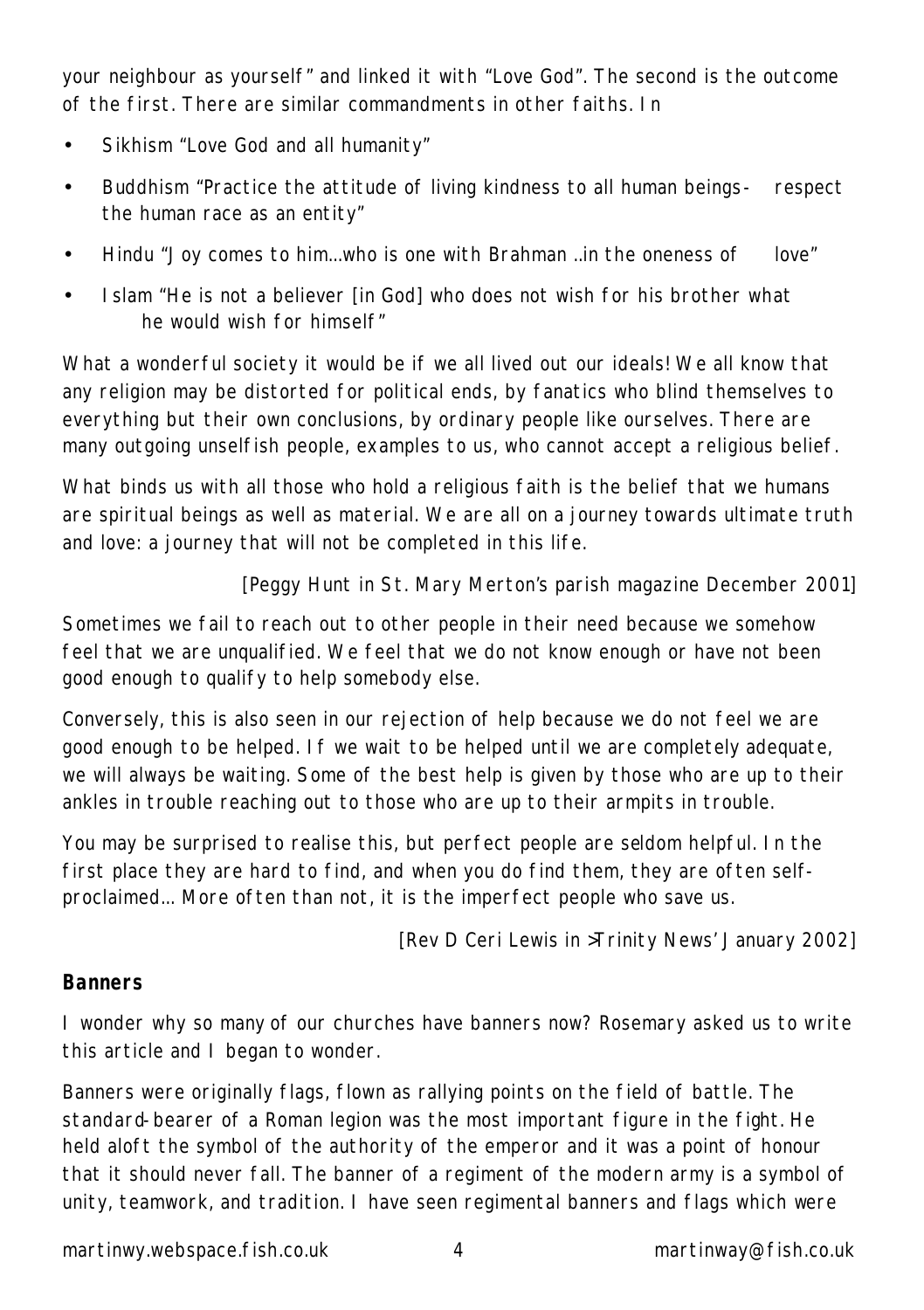so old that they had to be mounted on muslin to display them, but they were still treasured for what they depicted and the values they enshrined.

It is fitting then, that the army of Christ, the people who serve the King who is over all emperors, should carry their own banners, and from this starting point, banner design began to grow. At first, banners simply proclaimed information - the name of the church, the existence of a Sunday School or club. Our uniformed organisations carry this kind of banner and when they come to church, their banner is paraded with them.

More recently, the idea that banners can actually aid worship, by focusing our attention on specific points of faith has led to an explosion of creativity and exciting design. In the same way that our ancestors produced stained glass windows and tapestries to tell the stories of our faith, the modern church has turned to banners. Here at Martin Way, our first banner was made with children in a creche for an afternoon covenant service. It was simple, fun and a good memory of a happy afternoon. Since then we have moved on from strength to strength. The big banners in the church have each grown from a celebration or an experience and have a significance.

The kind of banners we have made are not intended to be kept until they need muslin to hold them together! They are intended to reflect a thought and inspire our worship. When fresh inspiration strikes - and our faith gives infinite opportunities - a fresh banner can be made.

Banner making is not just a means to an end. We have worked as a group each time a banner has been made. Ideas are shared, content discussed, designs and fabrics suggested. Then there is the team effort of actually creating the finished article. When you are working on something like this, sharing of experiences and ideas comes easily and we have all learned a little more about our faith and each other.

If you have an idea, or would like to work as part of a banner-making group, have a word with one of us. We're waiting for inspiration to strike for the next one!

*Joan Arnold and Janet Hamblin*

## **The Elizabethan Floral Arrangement Society (Merton)**

The Elizabethan Floral Arrangement Society started life in the spring of 1966 in Dudley Hall, Tudor Drive, Morden - hence its name >Elizabethan'.

True to the spirit of the 60's it was a lively club in its youth, holding regular dances with a band and all the trimmings.

Over the years we have become a little more sedate and after >moving house' several times we are now meeting at Martin Way Methodist Church. We are a small Club of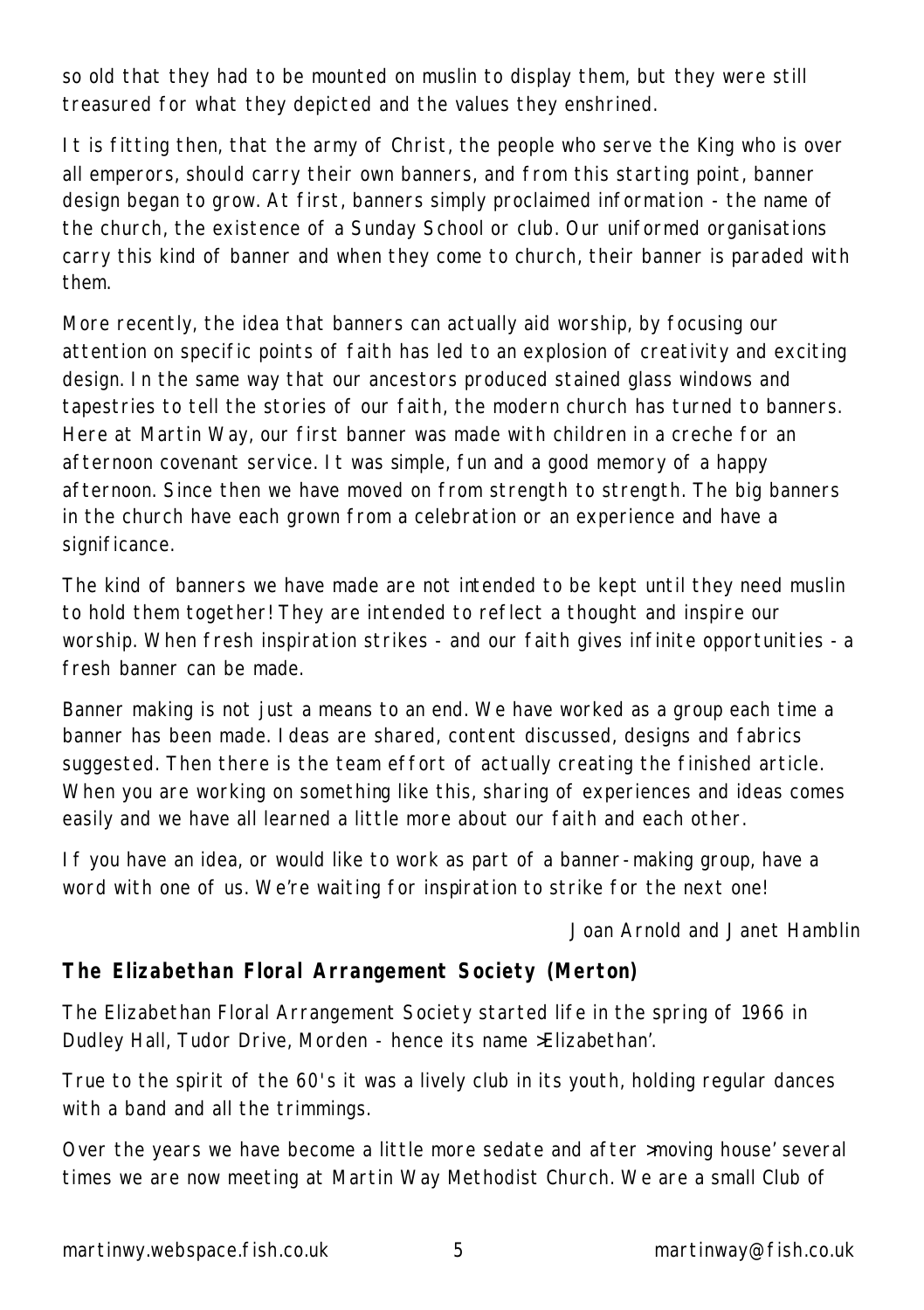about 30 members and meet on the first Tuesday of every month, at 7.30pm in the coffee lounge.

At many of our meetings we have a demonstrator who completes five or six fresh flower arrangements which are then raffled at the end of the evening. Sometimes we have a practical evening where members can learn a new skill i.e. egg decorating, silk roses etc. We have a break halfway though the evening for tea and coffee and finish the meeting about 9.30pm. New members are always welcome and we will be very pleased to see anyone interested.

On Saturday 18th May there will be a special evening meeting in the Church Hall. Christina Wallis, the area demonstrator, will be coming and there will be a plant sale table as well as an opportunity to buy flower arranging equipment, such as oasis etc.. Tickets are ,6.50 and doors open at 6.45 for 7.30pm

*Lin Edmonds (Secretary)*

#### **Christian Aid Week 12-18 May**

This year the week is focusing on how international trade rules affect the lives of the world's poorest people. Instead of bringing prosperity, trade often causes injustice and poverty, making the world's poorest people poorer. The problem is that the rules which govern international trade are shaped by rich governments and companies to their own advantage. With the right rules, trade could bring new products, technology and opportunities that would help countries tackle poverty. It could create income, employment and investment for the world's poorest people. But they have to be the right rules, fully endorsed by those they seek to protect.

 If you would like to help with the door to door collection please see Mike Rusbridge. There are about 12 roads allocated for Martin Way, so the more help there is the easier it will be.

On Sunday 19 May, to mark the end of Christian Aid week, there will be a sponsored walk round part of London, covering many churches. Mike will be walking again this year, so if you would like to join him on the walk please let him know and ask for a sponsorship form.

## **Young Families Group:**

- Monday 6 May Visit to Syon Park. Meet in Syon Park car park at 2pm. Please let Tim and Caroline know if you intend to come
- Saturday 25 May 4pm in the Coffee Lounge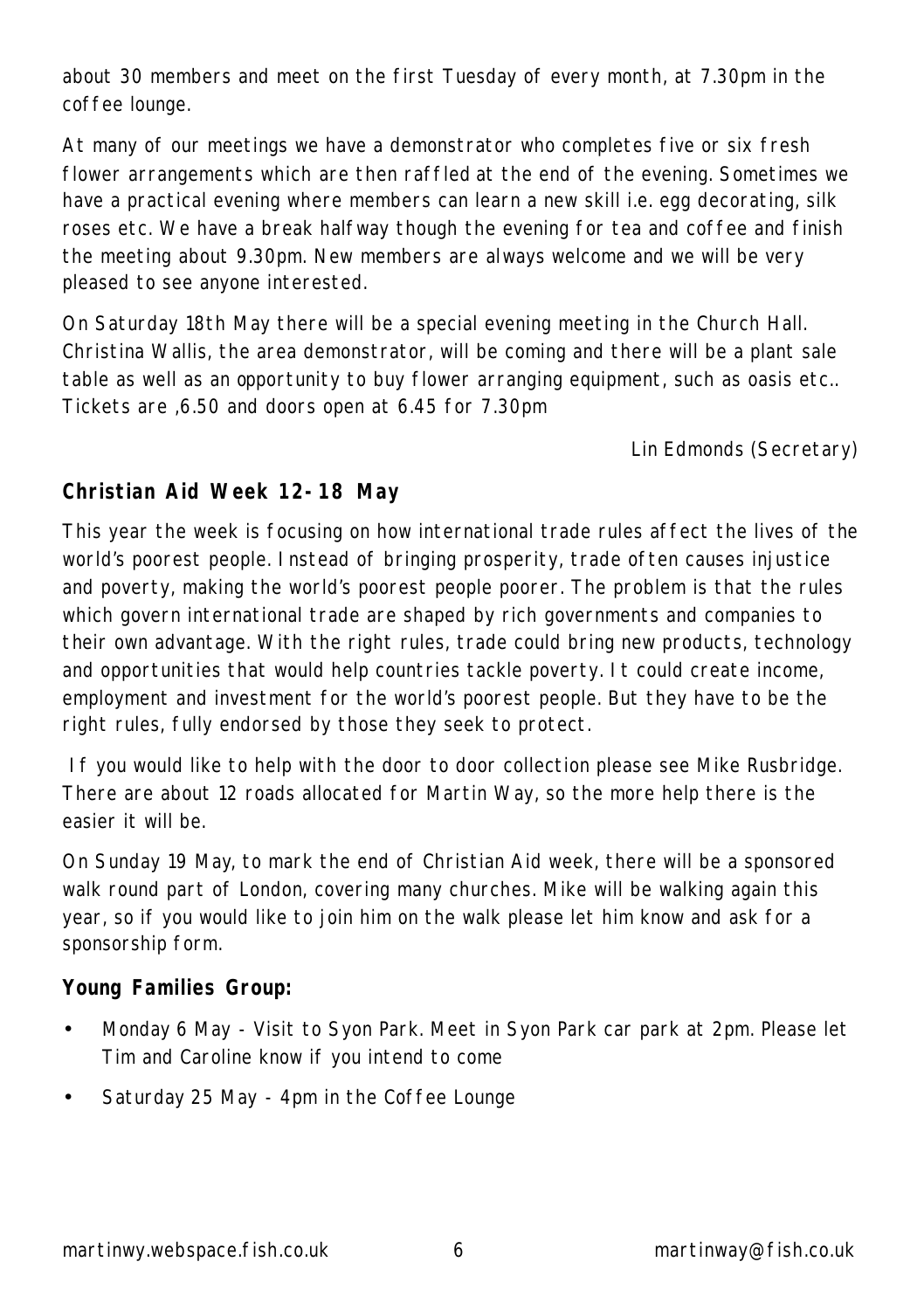## **Family News**

Hetty Fincham celebrated her 93rd birthday on 1 April wi th her family and friends in her new residential Care Home in Norbury. She appears to have settled in very well and is very happy and contented

## **Well done Steve!**

Congratulations to Steve Pallister on running the Marathon in 3 hours 57 minutes! Sponsors can give their money (for the National Meningitis Trust) to him or Annemarie

## **Dates For Your Diary**

- **5 May at 3.00pm** : Annual ecumenical service at the site of the Merton Priory chapter house (situated under Merantun Way and reached via Savacentre car park)
- **14-17 May** : 18th National Christian Resources Exhibition at Sandown Park Esher: Friday 1.30pm seminar on problems facing Christians forced to leave the Bible Lands: for more information see Mary or Derek Heaton
- **19 May** : Christian Aid sponsored walk round some of London's churches. Mike Rusbridge will give you the details and trusts to have companions on his journey!
- **25** May at 11.00am: St. James' Church Summer Fair
- **15-16 June** : Overseas Missions Weekend: Saturday Garden Party 12 noon to 4.30pm; Sunday Service guest speaker Alan Cranmer formerly working in Mysore India; more details (and tickets for Saturday) see Derek Heaton
- **29 June** : Big Brunch!

## **Circuit News**

- **Friday 17 May at 7 for 7.30pm**: there will be a Circuit Network event at Upper Tooting Methodist Church - an African Evening - refreshments included. Admission by ticket (no charge) available from Doreen Warren. A collection will be taken during the evening for the Gambia
- **Saturday 20 July at 7.00pm**: Farewell Service for Rev Rodney Hill: at Raynes Park Methodist church
- **Sunday 28 July at 6.30pm**: Farewell to Upper Tooting and Rev Jenny Impey

Items for the next issue of the Newsletter (June) should be with the editor, Rosemary Keen, by Sunday 12 May at the latest.